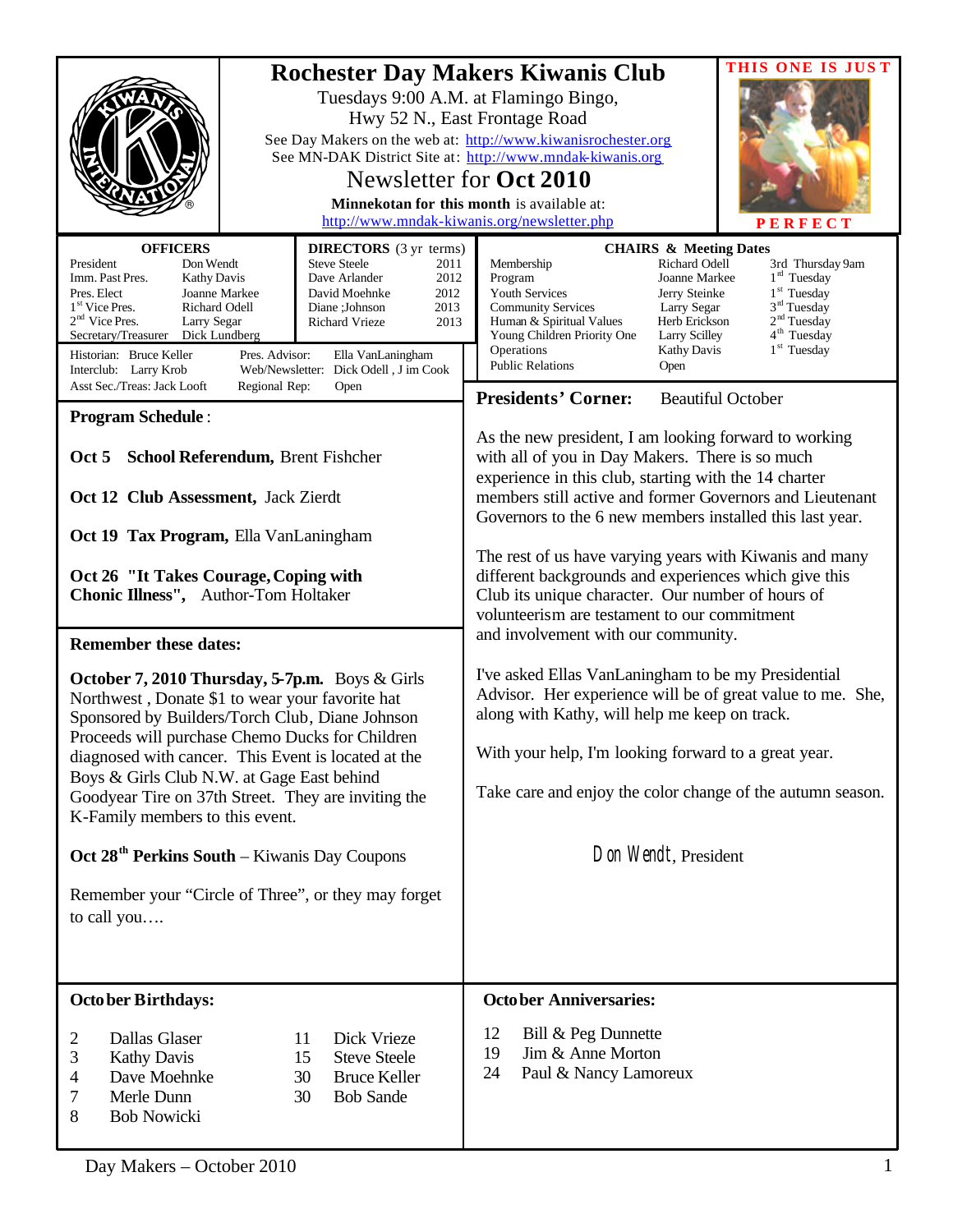## **Secretary/Treasurer's Report - Sept'10**

| <b>Bank Balance 8/31/10:</b>   | \$15,556.23   |
|--------------------------------|---------------|
| <b>Administrative Account:</b> | \$12,587.17   |
| Service Account:               | \$2,541.01    |
| Hockey/YCPO:                   | 81.94<br>S.   |
| <b>Bike Repair:</b>            | 221.11<br>\$. |
| Key Club                       | 125.00        |

**Day Makers on leave:**Frank Nichols

**Service Hour Statistics:** 692 hours by 46 members, 54% Participation.

# **September 14, 2010 Board Meeting Highlights:**

Ken Plummer has agreed to represent our club on the city wide Christmas Anonymous project for one more year.

The board accepted the membership application from Ruth Vrieze.

The board approved the proposed budget for 2010/2011 as presented by the secretary/treasurer.

The board discussed diverting happy bucks to a charity in response to a meeting program. It was decided that we should provide a separate container for these donations so members can have the option of contributing to happy bucks, the charity, or both.

The board discussed our "circle of three" and how it is not currently working. The membership committee was directed to follow-up on this item.

The board discussed how the club should respond when members and/or their spouses are hospitalized or homebound. There was no conclusion and needs more discussion.

The board discussed how we should reimburse our delegates and other members that attended the District Convention. We had three delegates; six non-delegate members and one spouse attend. Don Wendt volunteered to come up with a solution that will be reviewed at the October board meeting.

Next column, Committee Reports  $\rightarrow$ 

**Kiwanis Mission Statement:**

**Kiwanis is a global organization of volunteers dedicated to changing the world one child and one community at a time.**

## **National Education: Learning to Read**



**Grandpa, we are ready for you to read to us ….**

## **COMMITTEE REPORTS**

**Membership-** Our goal of 86 members on September 30, 2010 has been met.

**Program-** Programs are scheduled through October

**Youth Services-** Century Key Club is up and running. Key Club officers will be coming to our annual banquet. The committee will start meeting in October.

**Interclub-** The club has completed enough interclub's to meet the award criteria. At the October board meeting, a proposal for an award for interclub's visiting our club will be discussed.

Richard Lundberg, Secretary/Treasurer

## **Top Ten Service Hour Day Makers – 2010**

Service hour producers September 2009 – August 2010. Service Awards were presented at our annual banquet on September 21, 2010.

|                |                    | Hours |
|----------------|--------------------|-------|
| 1              | VanLaningham, Ella | 929   |
| 2              | Alexander, David   | 613   |
| 3              | Davis, Kathy       | 445   |
| 4              | Jacobs, Phyllis    | 435   |
| 5 <sup>5</sup> | Skuldt, Eric       | 373   |
| 6              | Wendt, Donald      | 328   |
| 7              | Keller, Bruce      | 290   |
| 8              | Jacobson, Charles  | 264   |
| 8              | Scilley, Larry     | 264   |
| 9              | Looft, John        | 243   |
| 9              | Wendt, Sally       | 243   |
|                | 10 Moehnke, Dave   | 239   |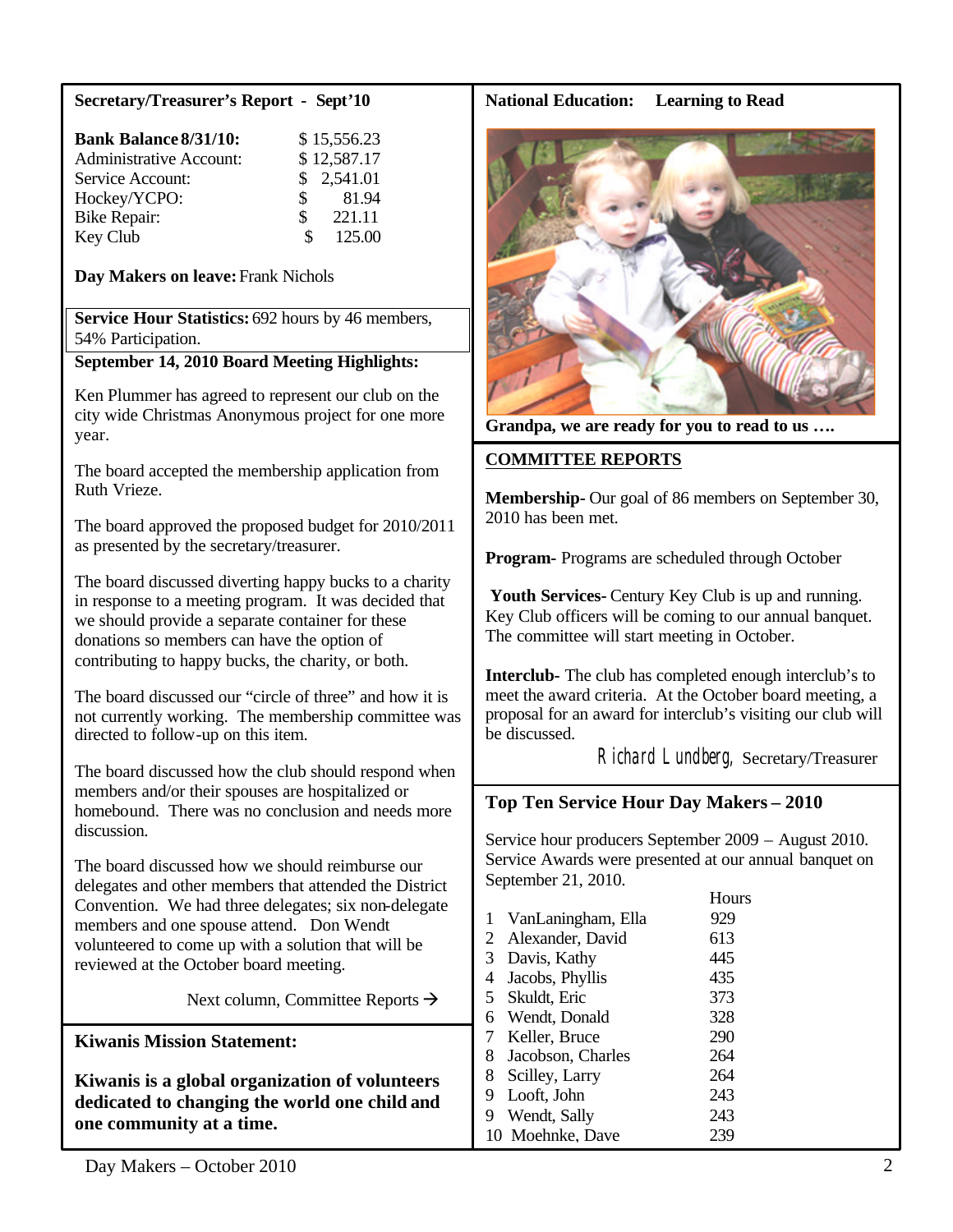## **Thank You for a Great Year:**

I want to thank you all for giving me the wonderful opportunity of being your Kiwanis President. You are all great members and friends.

What an outstanding year we had with our club serving over 10,000 volunteer hours. I don't think many clubs could come close to our total. We truly are serving the children and people of the Rochester area.

I know you will give our new president, Don Wendt, the same great support you gave me. Don will lead us into many new adventures and goals to attain.

Along with our highs of the year we do have a couple of very low lows and that is the passing of two of our members. Most recently the passing of Don Birka and his wife Bonnie. His service will be held next week. Then earlier in the year the passing of Marie Alexander. Our thoughts and prayers go to both of these families.

Hats off to a Super new year.

Kathy Davis, Past President

## **Program Committee:**

This is my last report as Chairman of the Program Committee. When I took the position a year ago, I wasn't sure how I could possibly line up a year's worth of programs and parties. Then the members of the Committee did their magic and off we went. Ideas for programs and suggestions for how to plan the Christmas Party, Annual Picnic and Installation Dinner came from all directions.

Members of this Committee do most of their work "behind the scenes" and the only time you see them working is at the parties where they do the setup and cleanup and make sure you all enjoy the events.

So "*Thank You*" members of the program comittee. You were a wonderful group to work with.

Don Wendt

# **Kids Voting Program:**

Get ready for November … Check out these websites for more info:

<http://kidsvotingusa.org> or <http://kidsvoting.com>

## **Ever wonder why?**

1. Why is the third hand on a watch called the second hand?

2. If a word is misspelled in the dictionary, how would we ever know?

3. If Webster wrote the first dictionary, where did he find the words?

4. Why does "slow down" and "slow up" mean the same thing?

5. Why does "fat chance" and "slim chance" mean the same thing?

6. Why do "tug" boats push their barges?

# **Day Maker Annual Banquet:**

All good time was had by all and the auction was a \$\$ success.



Officers of Century Key Club were also in attendance (background).